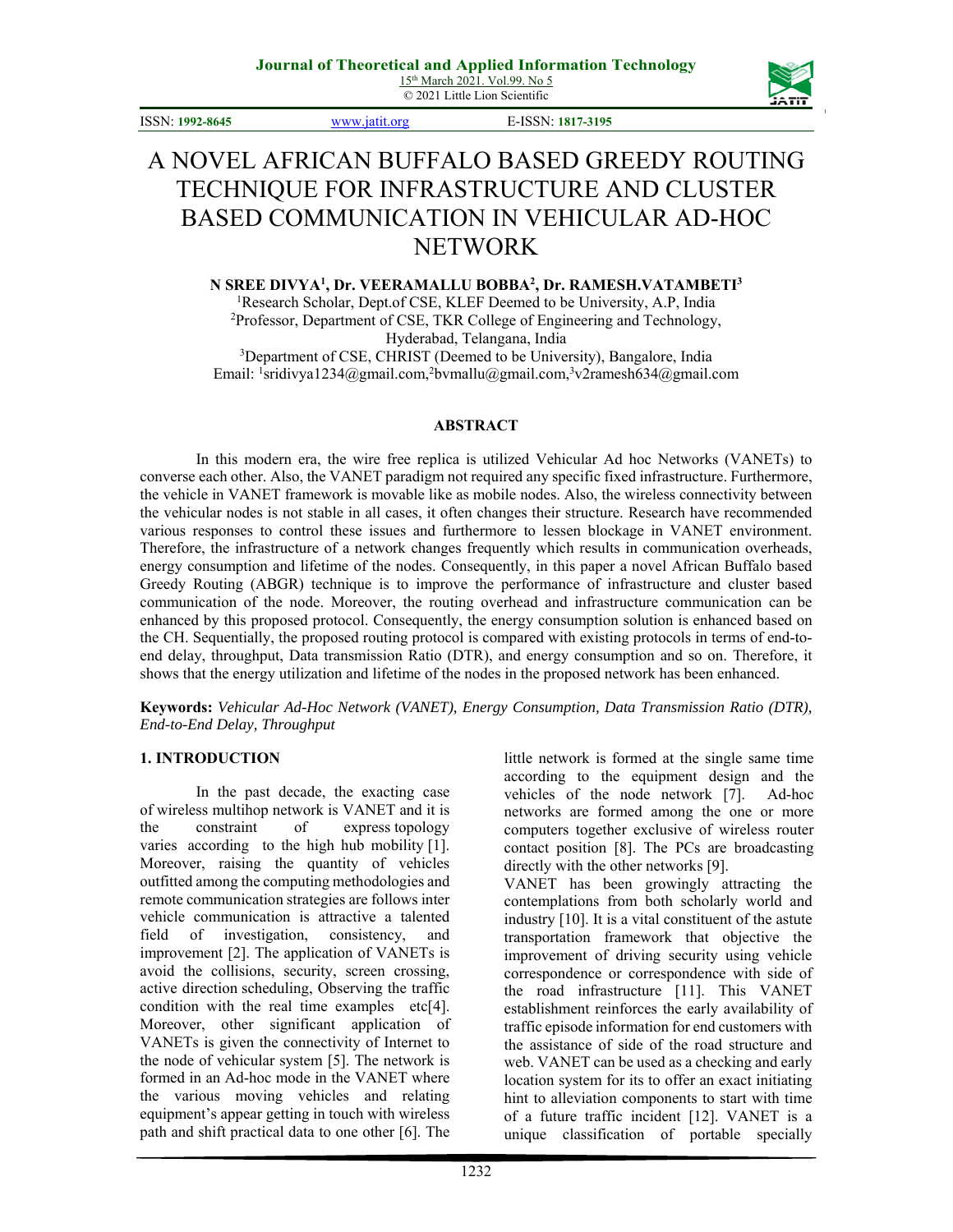

| ISSN:<br>77.3105<br>1992-8645 |
|-------------------------------|
|-------------------------------|

appointed organizations (MANETs) where have conduct distinctive in term of moving rate of hub and example, transmission capacity, scope of hub, transfer speed life time, unwavering quality and regular difference in systems administration geography[13]. VANET is shaped utilizing voyaging habitually geography evolving hub, who have independent and disseminated character used to control the clogged traffic, fuel burnedthrough and mishap on their way [14].

To satisfy the effective communication VANET, namely lifetime of the node, Data transmission Ratio (DTR), end-to-end delay[15] and energy utilization is the major challenges[16]. Moreover, energy consumption, and lifetime of the node is the main challenges in VANET [14]. In previously various techniques are used to improve the message exchange relation among the vehicles such as FCC [17] algorithm, DBDC algorithm [18], EDA algorithm[19].The work is mostly focused on effectually communicate the data traffic and maintains the node energy of a VANET network[20].

The rest of this article is categorized as follows: Part 2 demonstrated the related work. Part 3 describes the replica and the problem of the system. Part 4 explores the projected optimization approach and part 5 explains result and discussion of the work. At last in Section 6 concluded the paper.

## **2. RELATED WORKS**

## *Some of the recent works of literature related to this research are elaborated below:*

The problem of Clustering in VANET has been solved by different approaches. The performance of clustering is enhanced by a better excellence of examination. The VANET consume more energy due to communicate with their destination. To boost up the energy performance of the VANET, Khan et al [21] proposed a wellorganized K-Medoid Clustering scheme (K-MCS) for the safety routing and efficient energy consumption. In this scheme the source node is recognized the low energy cluster head for the purpose of communication and also provide the information about the cluster node. Using this information the source node computes the high energy cluster node.

The data transmission is performed directly via the strongest energy level of intermediate nodes. However, the cluster node has less life time so cannot communicate with the transportation system .In order to overcome this problem Elhoseny et al [22] proposed Firefly levy

allocation algorithm that identify the cluster node with high lifetime of the. Furthermore, overloads in routing are reduced by the evaluation of this algorithm. Accordingly, the energy consumption of this cluster node is increased by minimizing routing overload. The outcomes are compared with other algorithms it shows poor efficiency.

In Guo et al [23] has presented affinity transmission based clustering model (ATBC) for VANET moreover, this ATBC algorithm is able to create the several steady cluster. For this scheme the vehicles are automatically replace the information through their neighbor transports to broadcast the accessibility and dependability. The performance of this affinity transmission clustering method is compared with other algorithm ATBC provides better accuracy and the energy consumption under the energetic VANET conditions.

VANET development is the intellectual transportation schemes are expanding extra attention for offering a lot of examination. Moreover, wireless mobility network includes large quantity of vehicles node that can move randomly. Clustering is one of the major proficient approaches in VANET. Ram et al [24] has proposed solidity associated cluster routing (SACR) procedure a location and density flexible clustering procedure. For this procedure is preserving the relativity among the two different metrics such as energy consumption and average velocity. The examined procedure displays the enhancement of the average velocity, energy and end-to-end delay compared with existing techniques.

Investigation and improvement on VANETs have enlarged rapidly in the last few decades. Moreover, VANETs includes a lot of challenges according to the better high hubs mobility and energetic technique that guide to frequency framework extrication. Clustering procedures are most proficient approaches to decrease the network extrication through the network hubs. Chen et al [25] proposed stable clustering approach for professional multihop vehicular communication (SCAPMVC) approach that receives the speed of the cluster node acceleration and location of the parameters. This proposed technique is to enhance the life time of the cluster by choosing the best possible cluster head node and also improving the calculation of the link connectivity. The outcomes are compared with other existing techniques the computation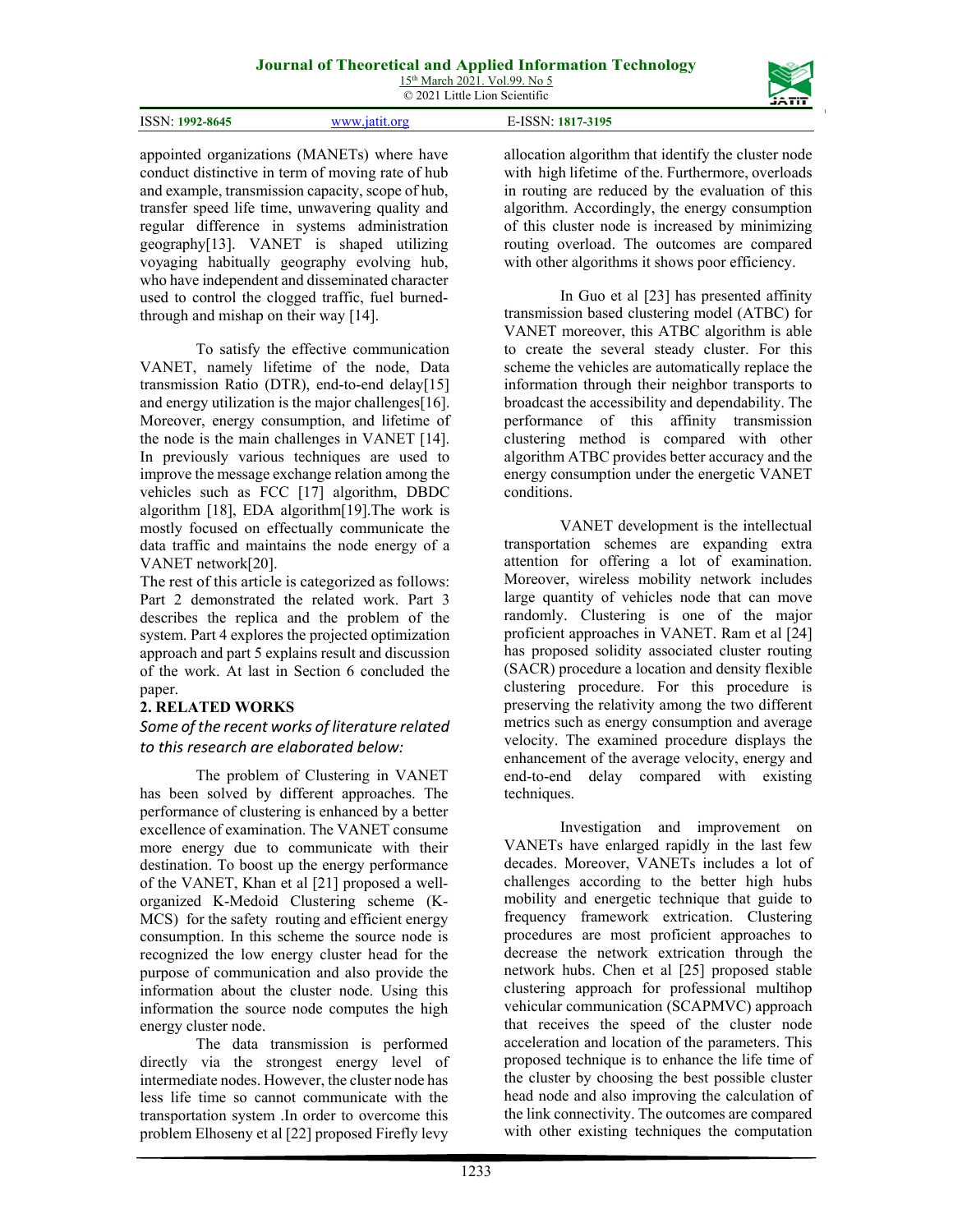© 2021 Little Lion Scientific





does not includes definite regular speed of the vehicles.

#### *Table 1 Comparison the performance of VANET clustering techniques*

| Author   | Technique    | Advantag      | Disadvanta  |
|----------|--------------|---------------|-------------|
| name     |              | es            | ges         |
| Khan     | K-Medoid     | Energy        | Computatio  |
| et al    | Clustering   | consumpti     | n time high |
|          | scheme       | on high       |             |
| Elhose   | Firefly levy | <b>Retter</b> | Poor        |
| ny et al | allocation   | energy        | Efficiency  |
|          | algorithm    | consumpti     |             |
|          |              | on            |             |
| Guo et   | affinity     | <b>Better</b> | Packet loss |
| al       | transmission | accuracy      | occur       |
|          | based        | and           |             |
|          | clustering   | lifetime      |             |
|          | model        |               |             |
| Ram et   | density      | <b>Better</b> | Cluster     |
| al       | connected    | cluster       | selection   |
|          | cluster      | efficiency    | process     |
|          | routing      |               | hard        |
|          | (DCCR)       |               |             |
|          | procedure    |               |             |
| Chen et  | stable       | No packet     | Poor        |
| al       | clustering   | loss          | computatio  |
|          | approach for |               | n           |
|          | professional |               |             |
|          | multihop     |               |             |
|          | vehicular    |               |             |
|          | communicat   |               |             |
|          | ion          |               |             |
|          | (SCAPMV      |               |             |
|          | C)           |               |             |

The Key contribution of this research is summarized below:

- $\triangleright$  Whenever the network is keep on changing in the cluster based infrastructure there will be an overhead on CH which required energy consumption, the system permits the sender to change its transferring rate. Therefore a novel African Buffalo based Greedy Routing (ABGR) technique is proposed in the network layer for energy management, lifetime of the node and infrastructure communication.
- $\triangleright$  Consequently, for enhancing the proposed protocol the knowledge-based algorithm is combined to investigate the energy capacity and strength of each node in the network.
- $\triangleright$  Moreover, the novel ABO algorithm is proposed to predict the node energy and

select the best possible CH to communicate with each other.

- > Furthermore, the greedy routing technique is proposed to enhance the message exchange ratio among the vehicles.
- $\triangleright$  Sequentially, the outcomes show that the proposed routing protocol outperforms is compared with various techniques.

#### **3. SYSTEM MODEL**

The structure of VANET is deformed because the network is formed by the interconnection of nodes[26]. Nevertheless, the nodes in VANET are adjustable, movable and self-organizing characteristics. The system model for energy efficient routing protocol in VANET is given in Fig. 1.



*Fig 1 Architecture of VANET* 

Moreover, the VANET clustering procedure is represented as two types of messages such as accessibility and dependability message that are exchanged among the hubs and choose the suitable Cluster head (CH) [27]. Dependability x  $(i, j)$  of the CH is explained as eqn.  $(1)$ ,

$$
x(i.j) = y(i.j) - \max_{j \neq j_1} \{m(i, j_1) + n(i, j_1)\}
$$
\n(1)

Accessibility of  $u(i, j)$  is sent reversely the node j and node *i* is sent to back and selfaccessibility of  $u(i, j)$  is defined as the eqn. (2),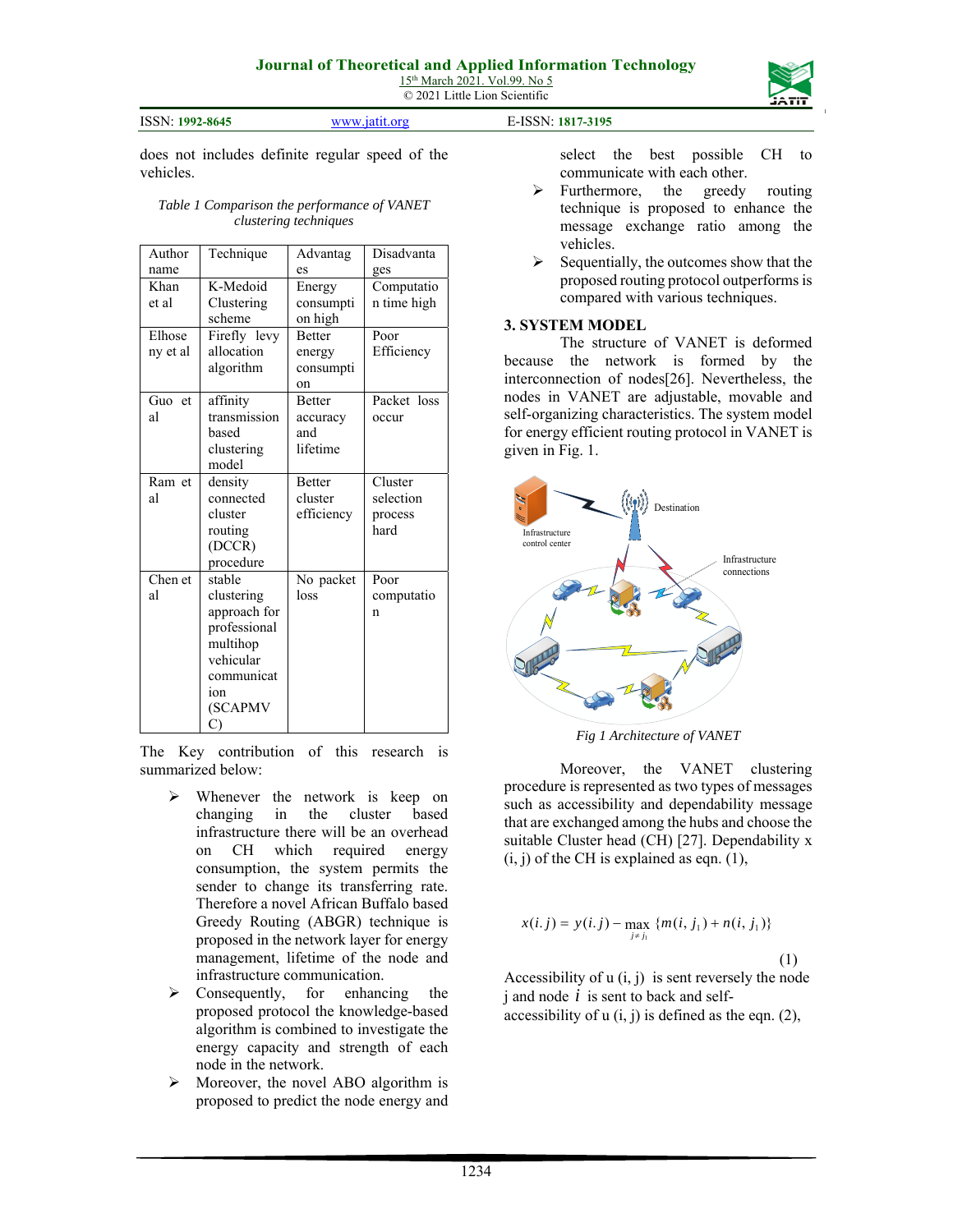© 2021 Little Lion Scientific

|                           |          |                  | ------- |
|---------------------------|----------|------------------|---------|
| ISSN:1<br>$: 1992 - 8645$ | www.1911 | -ISSN: 1817-3195 |         |

$$
u(i, j) = \min\{0, x(i, j) + \sum_{i_1 \neq i, j} \max\{0, x(i_1, j)\}\}
$$
  

$$
u(i, j) = \sum_{i_1 \neq j} \max\{0, x(i_1, j)\}\
$$

(2)

Based upon the two types of messages the cluster head selection due to the cluster construction method for picking the Cluster head (CH) *i* is expressed as eqn. (3),

$$
CH_{i} = \arg \max_{j} \{u(i, j) + s(i, j)\}
$$
\n
$$
(3)
$$

Where,  $CH_i$  is cluster head of *i*, j represented as neighboring node. Moreover, the velocity of scaling function is correlated at new neighbor node  $CH_k$  therefore,  $VSF_{i,CH_k}$  is determined by the eqn $(4)$ ,

$$
VSF_{i,CH_k} = \frac{1}{CCN_{CH_{k_1}}} \left( \sum_{U_j \in CH_{k_1}} (U_j - \overline{U_{CH_{k_1}}} )^2 \right)
$$

(4)

Where,  $CCN_{CH_{K_1}}$  represented as cluster component node,  $U_{CH_k}$  is represented as medium velocity of  $CH_{k_1}$  and medium velocity can be estimated as following eqn. (5),

$$
\overline{U_{CH_{k_1}}} = \left[\frac{1}{CCN_{CH_{k_1}}} \sum_{U_j \in CH_{k_1}} U_j\right]
$$
\n(5)

Where,  $U_i$  denotes cluster sequence number.

## **3.1 Problem Statement**

In VANET the each and every nodes in the network consumes some amount of energy but it is different for dislocation of nodes. In case the energy utilize via the node is diminished then the message drop will arise.VANET is created to trade message among vehicles in pragmatic situations. Moreover, it is important that the information packets needs to pass through by means of the organization among source and objective hubs. The clustering procedure is significant in the general working of VANET however, the information correspondence among the two nodes can be effortlessly done by the briefest way convention with the given organization geography. Then again, the correspondence cycle in VANET is started by the source hub which broadcast the information to numerous objective hubs, which is called as multicast steering and is isolated into incorporated and circulated calculations with deference to execution. Hereafter, the protocol sends the data to the destination through the energy efficient nodes. If the multiple numbers of messages sent through the same route then communication in the network will occur, nevertheless this will overcome by multipath routing techniques.

### **4. Proposed ABGR Methodology**

To enhance the message exchange ratio between the vehicles, the clustering scheme is planned to implement. If the cluster head is fixed in between the vehicle then it avoids the neighbor hub selection. Thus, the communication broadcasting process is capable to execute within short duration. In this research African Buffalo based Greedy Routing (ABGR) technique is to improve the performance of infrastructure communication. Initially, African Buffalo fitness function is updated for finding the best CH. Henceforth, the greedy routing protocol is used to find the distance between sources to destination. Once the CH is computed the greedy routing technique is used to forward the messages towards the selected nodes. Moreover, each and every vehicle maintains the neighbor position, distance, and direction. The proposed technique checks the energy consumption of each and every node sequentially based on the fitness function, if the lifetime of node is less or defective then it sends the route request to its neighboring nodes and it receives the reply signals. The proposed ABGR technique in VANET is illustrated in fig .2.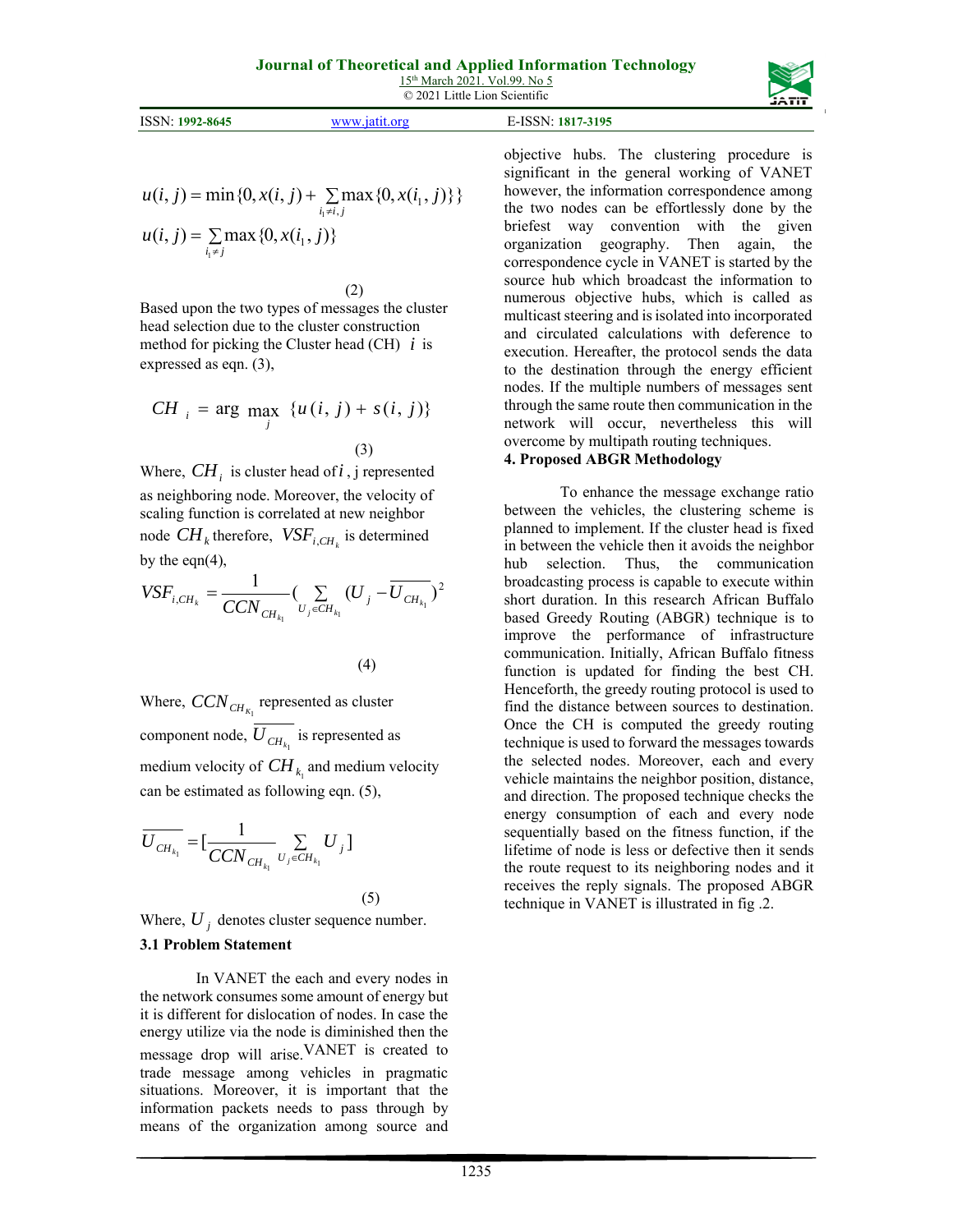## **Journal of Theoretical and Applied Information Technology**

15<sup>th</sup> March 2021. Vol.99. No 5 © 2021 Little Lion Scientific



ISSN: **1992-8645** www.jatit.org E-ISSN: **1817-3195**



**Destination** Proposed ABGR technique **Packet delivery ratio End-to-End I Energy** co **Throughput Lifetime RSU** 

*Fig.2 Proposed ABGR technique in VANET architecture* 

Here, the proposed model identity the best possible cluster head and avoid the low energy nodes based on the fitness function. Moreover, the fitness function of the African Buffalo is updated in the network layer of the proposed replica. Then, the developed AB technique is monitoring the each and every nodes present in the network area and also predicts the best node. Hereafter, the protocol sends the message to the destination through the energy efficient nodes as well as high lifetime of the node. If the multiple quantity of message sent through the same route then obstruction in the network will arise, although this can be overcome by novel ABGR routing technique.

#### **4.1 Proposed ABGR Routing Technique**

In this research ABGR routing technique is developed for energy management, congestion issues and also maintains the lifetime of the node. As because of each and every vehicles in the VANET are activated by the energy consumption of the node. Initially, the nodes are created in the random manner in the network that is employed to broadcast the messages. In this proposed ABGR technique is developed for infrastructure communication. The proposed ABGR is a very efficient and powerful technique since of its effortless execution and better results. The proposed ABGR technique is shown in fig.3



*Fig.3 Proposed ABGR technique* 

Initially, the developed approach is computes the lifetime of the each and every node in the network area. Furthermore, the lifetimes of the nodes are evaluated based on the fitness function of the hybrid AB replica. Additionally, the proposed model is compute the end-to-end delay, throughput, energy consumption and DBR of the each and every node. Therefore, the fitness of the proposed technique is employed to identify the best possible CH in the network. Then, the greedy routing protocol is used to transmit the message from source to destination with short duration.

## **4.2 Mathematical Model**

The aim of the ABGR methodology is to construct the constant cluster and evaluate the best possible CH to join the destination and communicate with short duration. The main purpose of this investigate is to improve the communication instance. The vehicles periodically share their information in a single transmission communication. This information is share based on the high energy utilization CH so the vehicles easily identify and share the information very fast.

## **4.2.1 Cluster Formation (CF)**

The configuration of nodes starts when the vehicle density rises on the highway road consequently, there are no vehicles from the street vision area and the conditions are updated using ABGR algorithm. ABGR algorithm is to determine the cluster head with respect to high life time and high energy consumption of the node. The process cluster formation is based on the proposed ABGR method.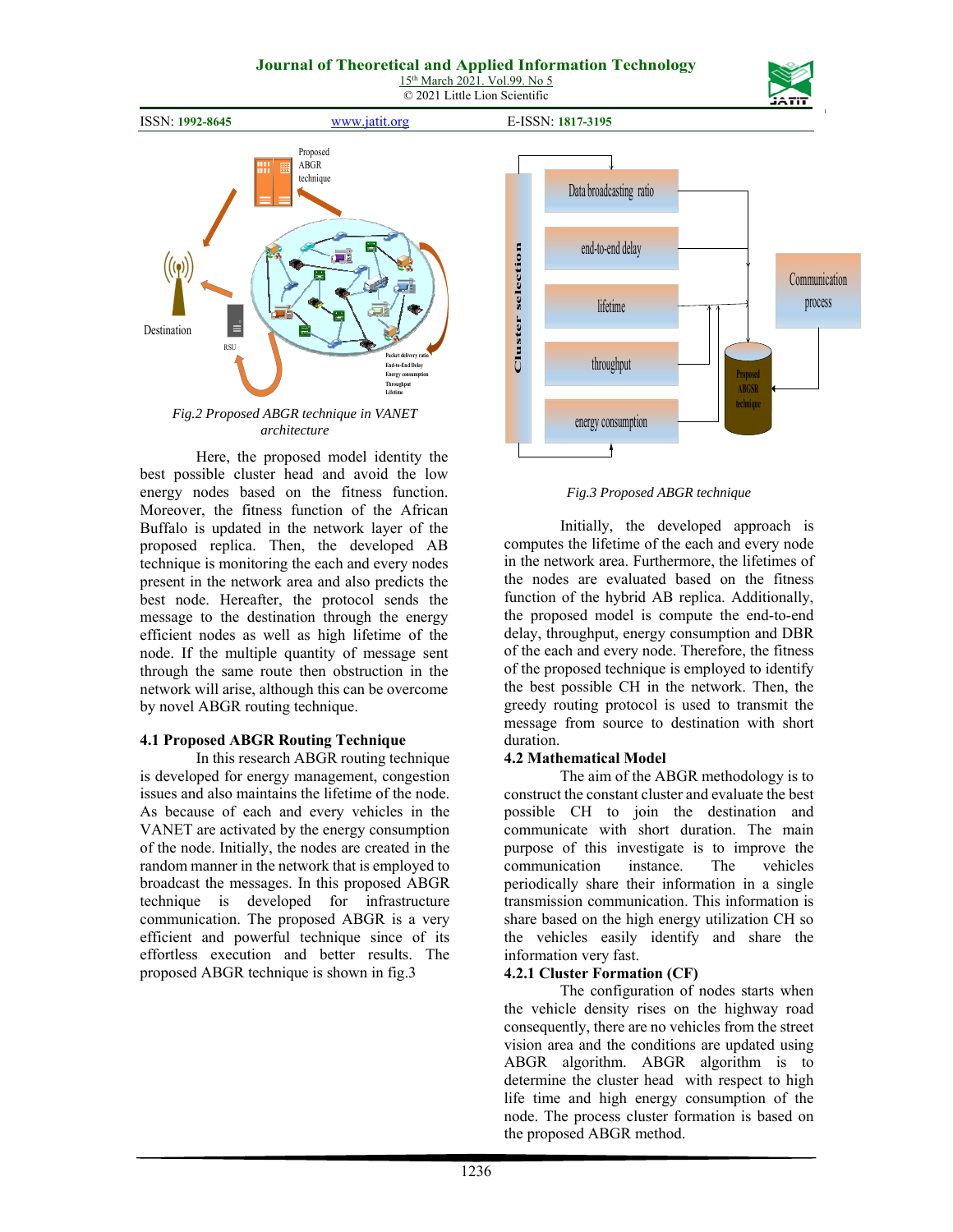| ISSN: 1992-8645 | www.jatit.org | E-ISSN: 1817-3195 |  |
|-----------------|---------------|-------------------|--|

## **4.2.2 Cluster Selection (CS)**

Cluster selection is evaluated by computing the medium speed of the vehicles in cluster head.

The ABGR algorithm is used to determine the most appropriate CH in the cluster formation moreover, the five considerations are taken into the ABGR approach that is life time of the CH (

 $L_t$ ), end-to-end delay (D), DTR, throughput ( $T_p$ 

) and finally energy utilization(E) of CH.

The DTR able to acquired starting the absolute quantity of information packages showed up the objections partitioned by the complete information is packages are send from sources. PDR is the proportion of number of packets got at the objective to the quantity of packets sent from the source of the correspondent node. DTR is calculated in eqn.6

$$
DTR = d_a / s_s \tag{6}
$$

Where,  $d_a$  represented as data arrived at

destination and *<sup>s</sup> s* denoted as data sent at source. The end-to-end delay (D) defined as total time taken by the data communicated from one end to other end that is measured by the eqn.7

$$
D=\frac{\sum_{q=1}^{n}(M_r-M_s)}{n}
$$
 (7)

Where, the transmitted message quantity is represented as n and q is the message finder, the receiving instants of message are assumed as

 $M_r$  and sending instants is denoted as  $M_s$ .

$$
T_p = P_a / I_t \tag{8}
$$

Where,  $P_a$  is represented as amount of

packet achieved in the network and  $I_t$  is denoted as interruption. Moreover in this technique, the energy-efficient nodes can only include in the route discovery task which enhances the activation time of the nodes. Energy consumption of the node is determined by the eqn.9

$$
E = \beta E_p \tag{9}
$$

Where,  $\beta$  is the parameter of the model, which must be in the range  $0 < \beta < 1$ and is the energy factor.

Initially, the vehicles density is consider as  $\gamma$  and the neighborhood density is termed as n moreover, each and every vehicles are under the communication region so the vehicles receive the message periodically based on the above message the direction of destination is calculated by the eqn.10

$$
\gamma = (\gamma_1, \gamma_2, \dots, \gamma_3) \tag{10}
$$

Where, is the expected value of the neighborhood nodes next evaluating the closed transports of the road path. Consider the two vehicles m and n that is mutually closed to each other so the distance among the transmission range is low. Moreover, the closed path of m is calculated by the eqn.11

$$
cd(m) = \{n \mid \forall A_{nr}(m,n) \le A)
$$
  
(11)

Where,  $A_{nr}$  is represented as transmission range, cd is the closed distance.

### *Algorithm 1 proposed ABGR algorithm*  Start

*Initialize the parameters Lt ,D, PDR ,E // Lt ,D, PDR , E represented as life time, endto-end delay, PDR, throughput (Tp) and consumption of energy (E). Construct the node Randomly select the CH // Set the fitness value based upon African buffalo optimization (ABO)* 

*// Estimate the life time of the node*   $If (Lt > high)$ *// cluster lifetime above 220s based on the African buffalo fitness function Best possible CH Else Condition is not verified return estimation part // Calculate the end-to-end delay using the eqn.(7) If (D>110 ) Best possible CH else Condition is not verified return estimation part // Evaluate the Packet delivery ratio (DTR) using the eqn. (6)* 

$$
DTR = d_a / s_s
$$

*// da represented as data arrived at destination and denoted as data sent at source If (PDR>50) Best possible CH else Condition is not verified return* 

*estimation part*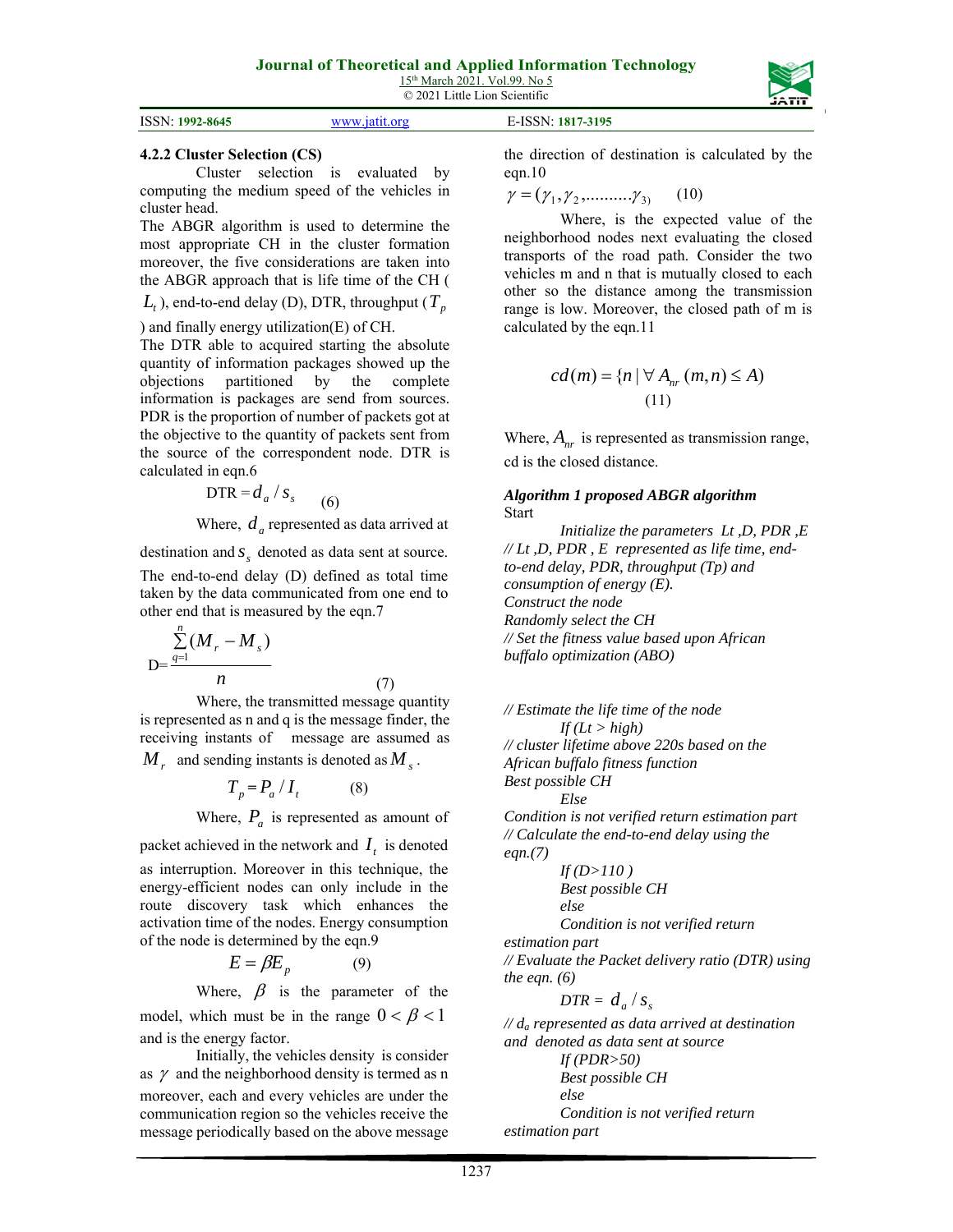### **Journal of Theoretical and Applied Information Technology**

15<sup>th</sup> March 2021. Vol.99. No 5 © 2021 Little Lion Scientific

| <b>ISSN: 1992-8645</b> | ⊤iafit ∩ro<br>$T\mathbf{X}^T\mathbf{X}^T$ | ∴-ISSN∙<br>1817-3195 |  |
|------------------------|-------------------------------------------|----------------------|--|

*// Compute the throughput using eqn. (8) If( Tp>100) Best possible CH Else Condition is not verified return evaluation part // Evaluate the energy consumption using eqn. 9 If(E>50) // initially find the direction of destination*   $\gamma = (\gamma_1, \gamma_2, \ldots, \gamma_3)$ *// infrastructure communication is based on the greedy routing protocol // position based protocol //Estimate the closed path*   $cd(m) = \{n \mid \forall A_{nr}(m,n) \leq A\}$ *//Compute the cluster connectivity interval using the eqn. (12) If (CCI<50) // Cluster connectivity interval is should be less than 50 communication takes place Else Stop Return to estimation End if Output: Best nodes are selected and communicate the message from source to* 

*destination.*

Finally, gateway collection is used to communicate the each and every node and also transmit the information from source to destination. Moreover, cluster connectivity interval (CCI) is calculated by the eqn.12

$$
CCE\sqrt{(m^2+\gamma^2)}A_{hr}^2-\sqrt{(\alpha\phi\beta\lambda)^2}-(\alpha\phi\beta\lambda/\alpha^2+\beta^2)
$$
\n(12)

Where,

$$
\alpha = a_1 \cos \theta - a_j \cos \theta, \beta = u - v,
$$

 $\lambda = a_i \sin \theta - a_j \sin \theta$ ,  $\phi = u_1 - u_2$ . For each

cluster connectivity interval has two CH moreover, the calculation of CCI is optimized in the closed path of CH



*Fig.4 Flow chart of ABGR* 

Finally, the best CH is selected with the help of AB optimization and infrastructure communication is done at greedy routing protocol. At last the message is transmit from source to destination within a short duration by the proposed technique.

#### **5. Result and Discussion**

The proposed novel ABGR algorithm for VANET is implemented in NS-2 platform. The developed technique is to compute the energy and lifetime of the CH and also evaluate the infrastructure to infrastructure communication. Finally, the comparison is performed among the proposed techniques with some of the recent existing works of literature and NS-2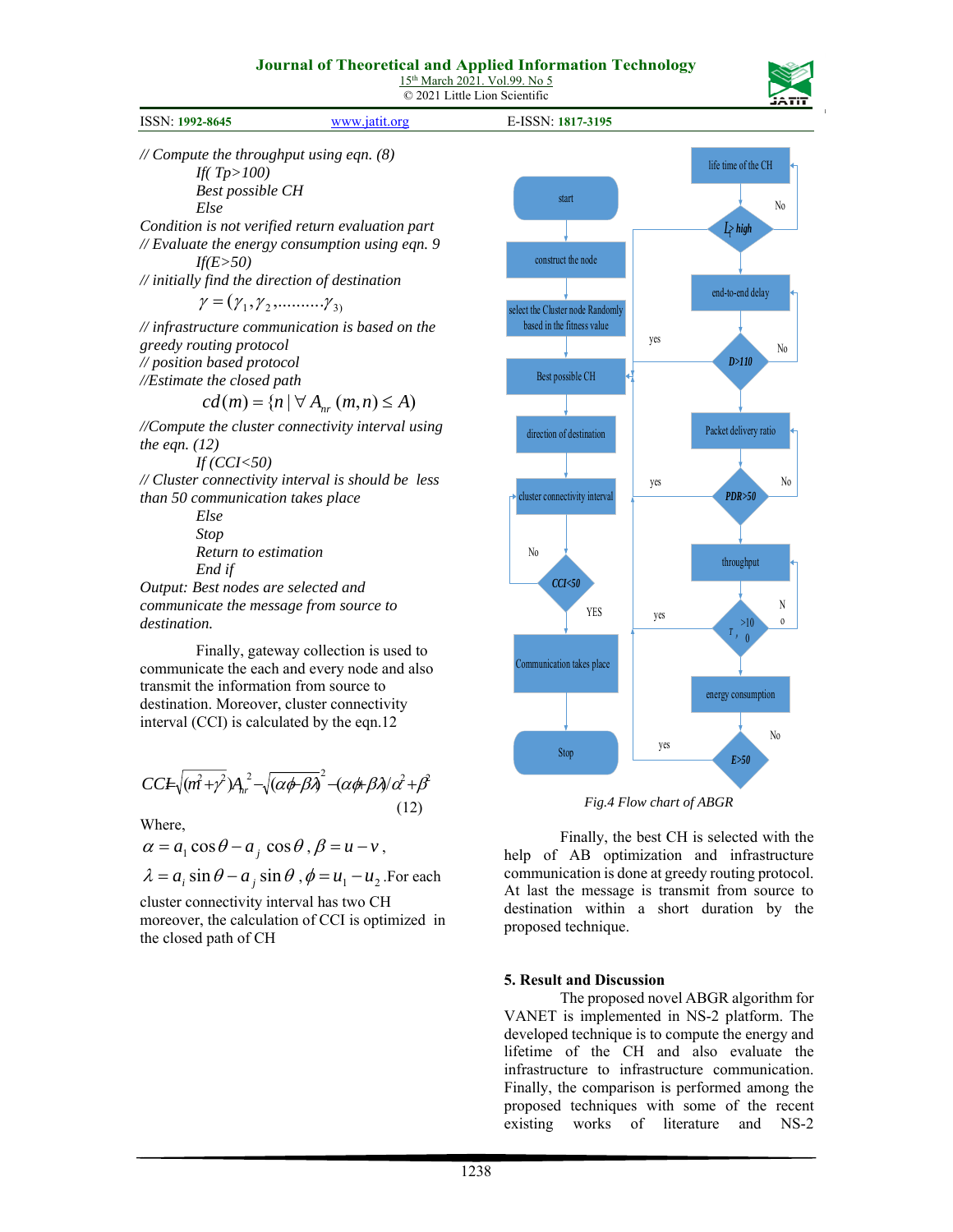|                 |                   | ----- |
|-----------------|-------------------|-------|
|                 |                   |       |
| ISSN: 1992-8645 | E-ISSN: 1817-3195 |       |

implementation provides better results.

### **5.1 Case study**

Consider the n of nodes in VANET for this case moreover, let us consider there are 3000 data packets arrived at the destination and 30 nodes are sent at the source substitute this values in eqn (7) DTR =3000/30

Packet delivery ratio is 100 ,consequently, the fitness value of PDR is taken as above 50, then calculate the total time taken by the end-to-end delay sending instants 200 sec and receiving time 50 sec number of nodes taken as 2 apply this values in eqn (8)

### $D=(200-50)/2$

End-to-end delay of the node is 75, energy consumption is calculated by using eqn(9) V value taken as 0 to 1 and energy efficient factor is assumed as 56j apply this values in eqn (9)

### $E=1*56$

Energy consumption of CH is 56 and also fitness value is 50. Then calculate the direction of destination consider neighborhood density is taken as 0 to 500 nodes apply this values in eqn (10)

#### $\gamma = 455$

Then find the closed path of two vehicles the transmission rate is consider as low and shortest distance consider as 25m apply this values in eqn (11)

## $A_{nr}$  = 25m

The transmission range is 25m.Furthermore, cluster connectivity interval (CCI) is calculated by the eqn.(12) let us consider direction of angles taken as 30 and 50 deg, velocity of the transports taken as 3.2ms substitute this values in eqn (12)

## $CCI=25$

Consequently, if the CCI node is not met, then all the nodes form into a cluster shape. Based upon these function, the path of the node is estimated by the distance and energy evaluation. Therefore, the infrastructure communication is takes place in the best possible CH.

## **5.2 Performance Evaluation**

The effectiveness of proposed method is examined with existing methods like FCC [17], DCCR [25], GAPCA [24] and KMCR [21]. Therefore, to calculate the efficiency of the proposed model some of important metrics should be validated such as cluster lifetime, end-to-end delay, DTR, throughput  $(T_p)$  and also energy

utilization. Moreover, the proposed ABGR approach valuable performance is compared with the conventional clustering techniques namely FCC, DCCR, GAPCA and KMCR algorithm. Based upon these performances best possible CH is selected and directly forward the messages to the CH towards the direction of the destination with help of developed routing protocol.

## **5.2.1 Cluster lifetime**  $(L_1)$

Cluster lifetime is calculated with various velocities of clustering nodes and also the results of the projected ABGR approach are compared with the existing approach such as FCC, DCCR, GAPCA and KMCR algorithm. The performance of cluster lifetime is shown in fig. 5, and values are enclosed in table. 2,

| Densit<br>y of |                   |                  |                  |                 | Life time                          |
|----------------|-------------------|------------------|------------------|-----------------|------------------------------------|
| vehicle<br>s   | FC<br>$\mathbf C$ | <b>DCC</b><br>R  | <b>GAPC</b><br>A | <b>KMC</b><br>R | <b>Propose</b><br>d<br><b>ABGR</b> |
| $\mathbf{0}$   | $\mathbf{0}$      | $\boldsymbol{0}$ | 0                | 0               | 0                                  |
| 40             | 10                | 15               | 5                | 5               | 15                                 |
| 60             | 25                | 30               | 15               | 30              | 30                                 |
| 80             | 55                | 75               | 75               | 80              | 90                                 |
| 100            | 85                | 80               | 95               | 90              | 105                                |
| 120            | 145               | 145              | 130              | 115             | 170                                |
| 140            | 175               | 185              | 155              | 135             | 210                                |
| 180            | 180               | 200              | 165              | 140             | 225                                |
| 200            | 200               | 225              | 175              | 150             | 250                                |

*Table2 Comparison of cluster lifetime* 



## **5.2.2 End-to-End Delay (D):**

The considerable instants among the formation of a package CH and broadcasting of a packet destination node is calculated. Furthermore, the calculated each and every feasible interruption that arise in the source and all interior nodes that are collected in packet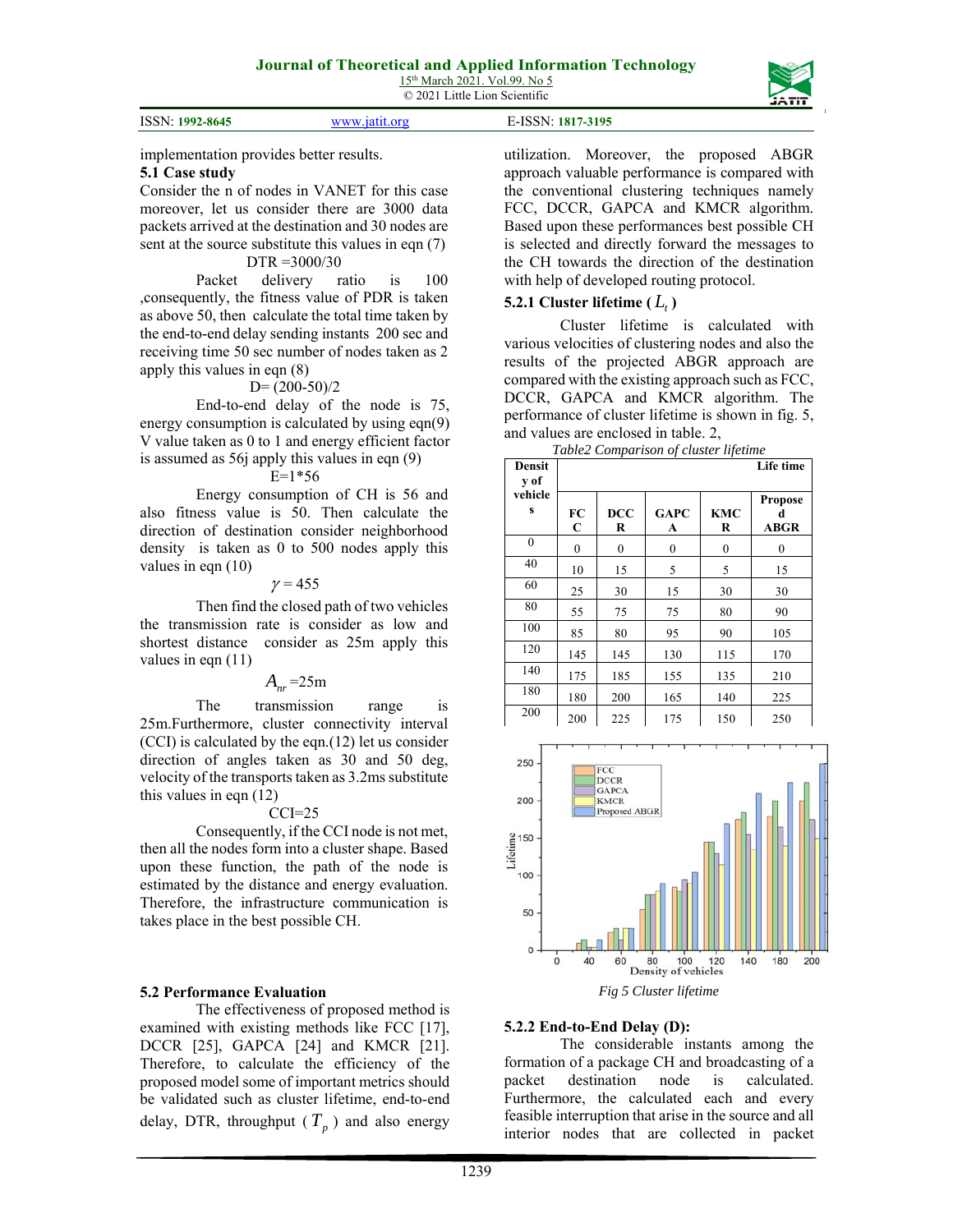

ISSN: **1992-8645** www.jatit.org E-ISSN: **1817-3195**



broadcasting, allocation and queue instance. The comparison between the FCC, DCCR, GAPCA and KMCR algorithms are illustrated in fig 6



*Fig 6 Time (s) Versus End- to-End delay* 

The planned ABGR is obtained 30% of low end-to-end delay compared with the FCC, DCCR, GAPCA and KMCR algorithm. Moreover, time versus end-to-end delay is shown in table.3

*Table 3 Time (s) Versus End- to-End delay (D)* 

| <b>Time</b> |            |             |              |             |                                |
|-------------|------------|-------------|--------------|-------------|--------------------------------|
| (s)         | <b>FCC</b> | <b>DCCR</b> | <b>GAPCA</b> | <b>KMCR</b> | <b>Proposed</b><br><b>ABGR</b> |
| 20          | 650        | 350         | 500          | 400         | 200                            |
| 40          | 500        | 325         | 400          | 350         | 150                            |
| 60          | 440        | 270         | 390          | 325         | 130                            |
| 80          | 525        | 255         | 350          | 290         | 110                            |
| 100         | 480        | 220         | 340          | 250         | 90                             |

#### **5.1.3 Data Transmission ratio (DTR)**

Data transmission ratio (DTR) realizes that percentage between the absolute of the vehicles tolerating information parcels to the complete number of the vehicles sent in the district.Moreover, the stability of the CH resolve highly concerned compared with FCC, DCCR, GAPCA and KMCR algorithm. Sequently, the DTR has major development more than the FCC, DCCR, GAPCA and KMCR algorithm as the speed of the vehicle increment.Comparision of PDR is shown in fig.7



*Fig 7 Data Transmission ratio* 

The proposed ABGR approach compared with the existing FCC, DCCR, GAPCA and KMCR protocol. Therefore, the proposed ABGR approach provides better clustering stability. Moreover the comparison is described in table.4

*Table 4 Data Transmission ratio (DTR) (%) vs. Max velocity* 

| Max              | DTR $(\% )$ |             |                  |                 |                         |  |  |  |
|------------------|-------------|-------------|------------------|-----------------|-------------------------|--|--|--|
| velocity<br>(ms) | <b>FCC</b>  | <b>DCCR</b> | <b>GAPC</b><br>A | <b>KMC</b><br>R | Proposed<br><b>ABGR</b> |  |  |  |
| 10               | 96          | 60          | 70               | 80              | 100                     |  |  |  |
| 20               | 95          | 50          | 65               | 75              | 95                      |  |  |  |
| 30               | 94          | 45          | 60               | 70              | 90                      |  |  |  |
| 40               | 91          | 40          | 55               | 65              | 98                      |  |  |  |
| 50               | 92          | 35          | 50               | 60              | 99                      |  |  |  |
| 60               | 80          | 30          | 45               | 40              | 98                      |  |  |  |

#### **5.1.4 Energy consumption (E)**

For the communication process the each and every nodes have some amount of energy through the network. Moreover, the number of nodes increases due to the simulation time and also enhanced the energy consumption of the CH. The proposed approach is compared with FCC, DCCR, GAPCA and KMCR techniques. Comparison of energy utilization against amount of hubs are exposed in fig 8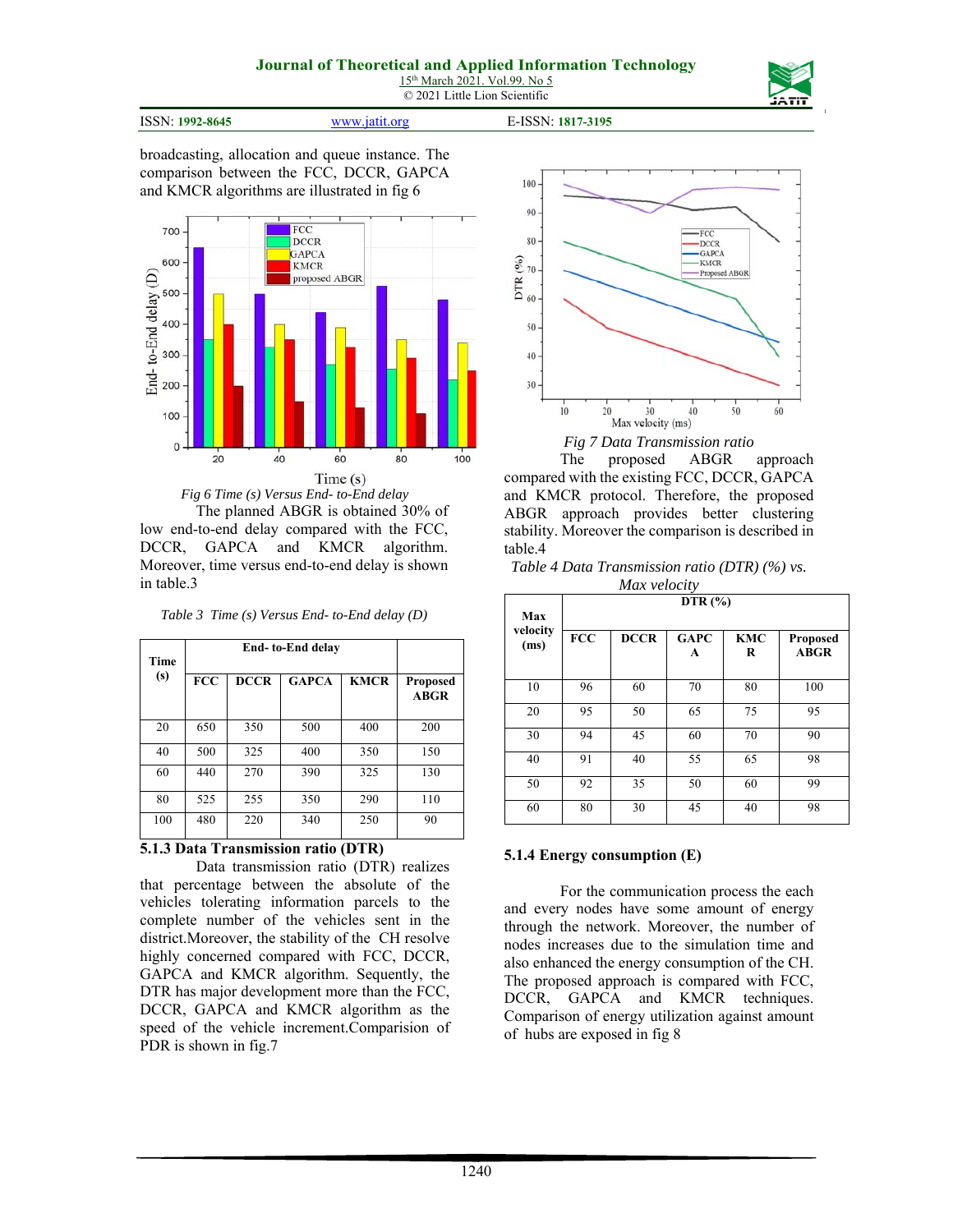## **Journal of Theoretical and Applied Information Technology**

15<sup>th</sup> March 2021. Vol.99. No 5 © 2021 Little Lion Scientific





*Fig 8 Comparison of energy utilization versus amount of nodes* 

Less amount of energy utilization is providing better results. Because Less amount of energy consumed nodes engages a enormous quantity of lasting energy. The node with a enormous quantity of energy in the route is selected as the optimal route. Comparison of power utilization versus amount of nodes enclosed in table 5

*Table 5 Comparison of energy utilization versus amount of nodes* 

| <b>Number</b> |            |                                |                |     |       |
|---------------|------------|--------------------------------|----------------|-----|-------|
| of node       | <b>FCC</b> | <b>Proposed</b><br><b>ABGR</b> |                |     |       |
| 20            | 0.15       |                                | $\overline{2}$ | 4   | 0.001 |
| 40            | 0.17       | 1.2                            | 2.2            | 4.5 | 0.006 |
| 60            | 0.2        | 1.4                            | 2.4            | 4.7 | 0.008 |
| 80            | 0.27       | 1.5                            | 2.6            | 4.9 | 0.009 |
| 100           | 0.3        | 1.6                            | 2.8            | 5.5 | 0.001 |

**5.1.5 Throughput**  $(T_n)$ 

Throughput ( $T_p$ ) is Known as the

amount of information established at the intention side to the delay of packet transmission in the process.

 $T_p$  =amount of packet achieved/interruption

Throughput versus time of proposed ABGR approach is compare with existing techniques such as FCC, DCCR, GAPCA and KMCR is illustrated in fig.9 and table.6. The throughput of FCC is 60%, DCCR is 78%, GAPCA is 50% and KMCR is 66% while compare with the proposed techniques both existing techniques attained less throughput value because the throughput value of the proposed ABGR is 99%. Therefore, the proposed approach achieved better throughput than the existing approaches.



*Table 6 Throughput (%) vs. time(s)* 

| Performanc<br>e                            | Method                   | Pause time(s)       |               |                     |                       |                     |
|--------------------------------------------|--------------------------|---------------------|---------------|---------------------|-----------------------|---------------------|
|                                            |                          | 1<br>$\overline{0}$ | 3<br>$\theta$ | 5<br>$\overline{0}$ | 7<br>$\boldsymbol{0}$ | 9<br>$\mathbf{0}$   |
| <b>Throughpu</b><br>$t$ (%) vs.<br>time(s) | <b>FCC</b>               | 5<br>$\overline{0}$ | 6<br>3        | 5<br>6              | 6<br>7                | 7<br>$\theta$       |
|                                            | <b>DCCR</b>              | 5<br>5              | 5<br>8        | 6<br>$\theta$       | 7<br>5                | 8<br>$\overline{c}$ |
|                                            | <b>GAPCA</b>             | 6<br>$\overline{0}$ | 7<br>$\theta$ | 7<br>$\overline{0}$ | 8<br>$\overline{0}$   | 8<br>$\theta$       |
|                                            | <b>KMCR</b>              | 6<br>6              | 6<br>5        | 6<br>4              | 6<br>3                | 6<br>$\overline{c}$ |
|                                            | <b>Propose</b><br>d ABGR | 8<br>5              | 8<br>6        | 8<br>8              | 9<br>$\mathbf{0}$     | 9<br>9              |

#### **6. CONCLUSION**

The major idea of this investigation is to improve the communication in VANET without any other issues; therefore, a new ABGR technique was developed. First, select the best possible CH based upon the fitness function of the AB technique by means of energy consumption and high lifetime. Hereafter, the GR technique is used to forward the messages within short

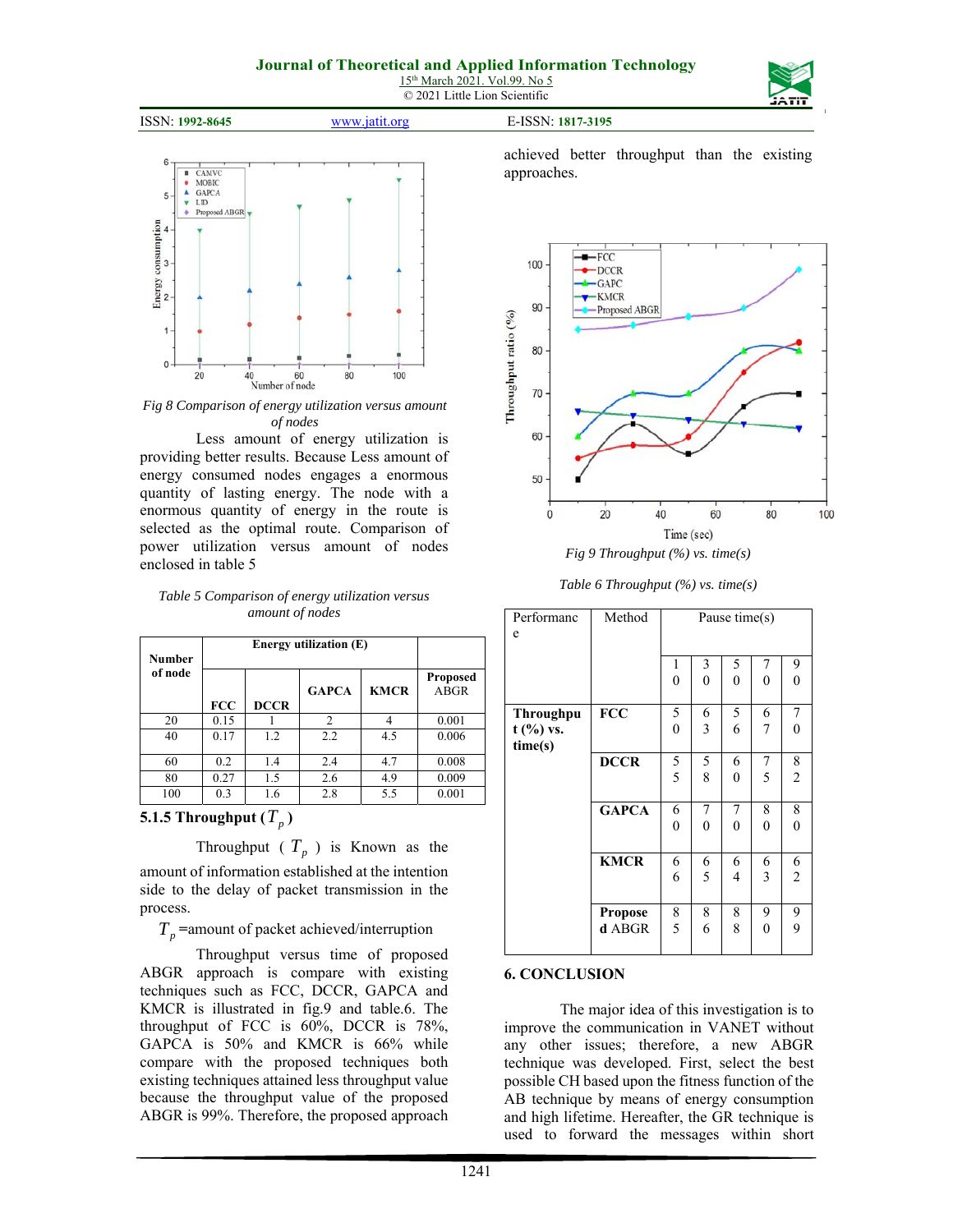| <b>ISSN: 1992-8645</b> | . | <b>ICCM</b><br>817-3195<br>ה<br>. |  |
|------------------------|---|-----------------------------------|--|
|                        |   |                                   |  |

duration. Moreover, the proposed outcomes are compared with other existing techniques it shows better performance.

Consequently, comparison proved that the proposed technique improved the delay by multipath disjoint protocols and reduced the energy consumption of nodes in the VANET. Therefore, the proposed ABGR approach is to

enhance the infrastructure to infrastructure and cluster based communication and also high energy consumption and life time of the CH is selected. In Future, this work can also be extended for high density of vehicles having un uniform speed. **REFERENCES:** 

- [1] Khan, Zahid, et al. "Street-centric routing scheme using ant colony optimization-based clustering for bus-based vehicular ad-hoc network." *Computers & Electrical Engineering* 86 (2020): 106736.
- [2] Awan, Kamran Ahmad, et al. "StabTrust—A stable and centralized trust-based clustering mechanism for IoT enabled vehicular ad-hoc networks." *Ieee Access* 8 (2020): 21159- 21177.
- [3] Hosmani, Sridevi, and Basavaraj Mathapati. "Efficient Vehicular Ad Hoc Network routing protocol using weighted clustering technique." *International Journal of Information Technology* (2020): 1-5.
- [4] Abassi, Ryma, Aida Ben Chehida Douss, and Damien Sauveron. "TSME: a trust-based security scheme for message exchange in vehicular Ad hoc networks." *Human-centric Computing and Information Sciences* 10.1 (2020): 1-19.
- [5] Fatemidokht, Hamideh, and Marjan Kuchaki Rafsanjani. "QMM-VANET: An efficient clustering algorithm based on QoS and monitoring of malicious vehicles in vehicular ad hoc networks." *Journal of Systems and Software* (2020): 110561.
- [6] Senapati, Biswa Ranjan, and Pabitra Mohan Khilar. "Optimization of Performance Parameter for Vehicular Ad-hoc NETwork (VANET) Using Swarm Intelligence." *Nature Inspired Computing for Data Science*. Springer, Cham, 2020. 83-107.
- [7] Wahl, Martine, Patrick Sondi, and Lucas Rivoirard. "Enhanced CBL clustering performance versus GRP, OLSR and AODV in vehicular Ad Hoc networks." *Telecommunication Systems* (2020): 1-16.

[8] Gautam, Vinay. "Analysis and Application of Vehicular Ad hoc Network as Intelligent Transportation System." *Mobile Radio Communications and 5G Networks*. Springer, Singapore 1-17.

- [9] Ahmad, Masood, et al. "Optimized clustering in vehicular ad hoc networks based on honey bee and genetic algorithm for internet of things." *Peer-to-Peer Networking and Applications* 13.2 (2020): 532-547.
- [10] Nagar, Dhanroop Mal, and Vinay Baghela. "Efficient Emergency Message DHC Broadcasting in Vehicular Ad Hoc Networks." *Advances in Information Communication Technology and Computing*. Springer, Singapore, 2020. 57-63.
- [11]Gautam, Harsha, Praneet Saurabh, and Ritu Prasad. "Lightweight Secure Routing Over Vehicular Ad Hoc Networks with Traffic Status." *Computational Intelligence in Pattern Recognition*. Springer, Singapore, 2020. 349-357.
- [12] Singh, Rohit, Deepak Saluja, and Suman Kumar. "Reliability Improvement in Clustering Based Vehicular Ad-hoc Network." *IEEE Communications Letters* (2020).
- [13] Nazib, Rezoan Ahmed, and Sangman Moh. "Routing Protocols for Unmanned Aerial Vehicle-Aided Vehicular Ad Hoc Networks: A Survey." *IEEE Access* 8 (2020): 77535- 77560.
- [14] Theebaajan, S., and J. Godwin Ponsam. "Stable Multi-agent Clustering Method to Improve the Security in VANET." *Artificial Intelligence Techniques for Advanced Computing Applications*. Springer, Singapore, 2020. 27-34.
- [15] Talib, Mohammed Saad, et al. "A Center-Based Stable Evolving Clustering Algorithm With Grid Partitioning and Extended Mobility Features for VANETs." *IEEE Access* 8 (2020): 169908-169921.
- [16]Khoza, E., Tu, C., & Owolawi, P. A. (2020). Decreasing Traffic Congestion in VANETs Using an Improved Hybrid Ant Colony Optimization Algorithm. *Journal of Communications*, *15*(9).
- [17]Ali, Zainab H., Mahmoud M. Badawy, and Hesham A. Ali. "A novel geographically distributed architecture based on fog technology for improving Vehicular Ad hoc Network (VANET) performance." *Peer-to-Peer Networking and Applications* (2020): 1- 28.